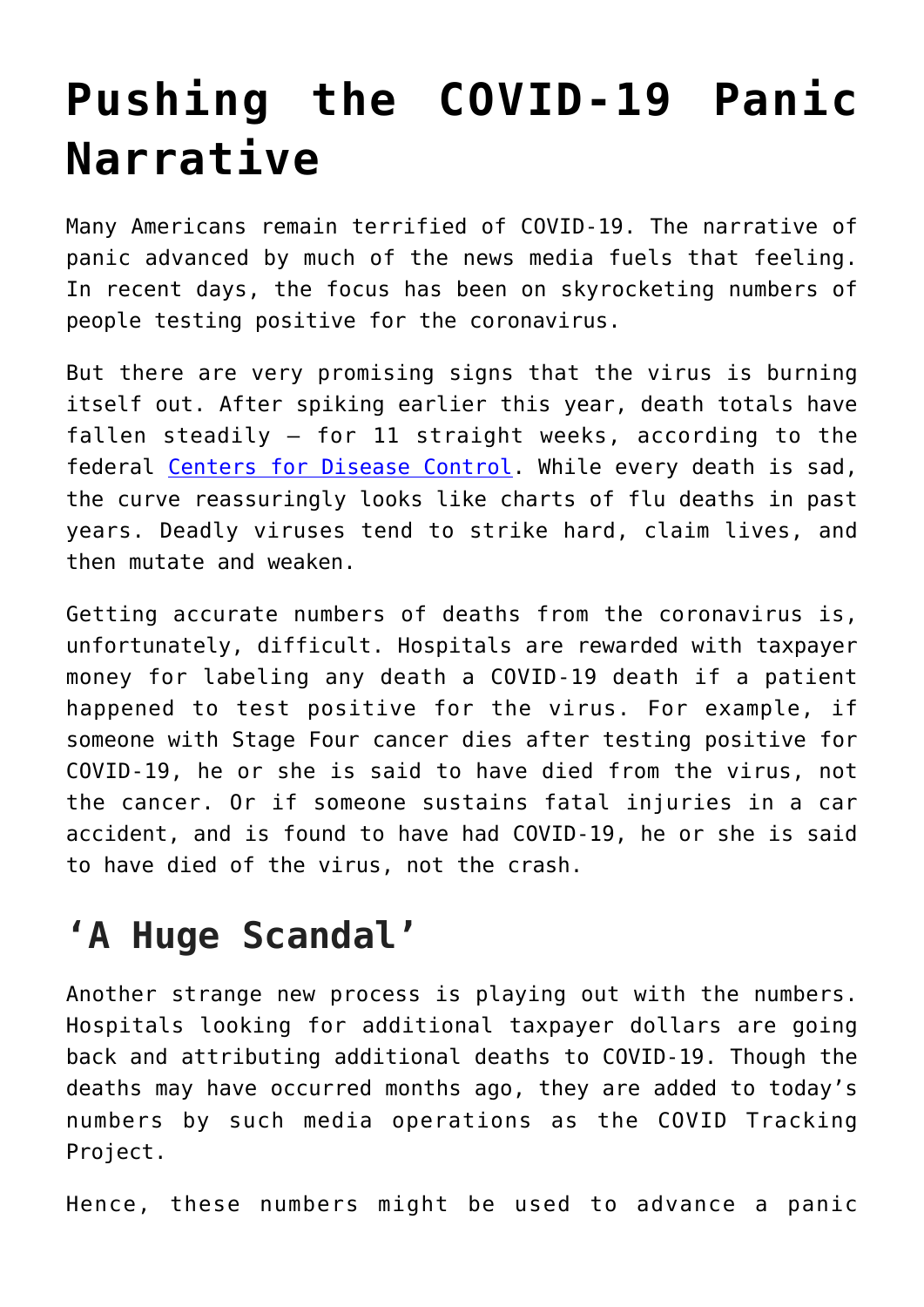narrative of rising deaths to accompany the panic narrative of rising cases. That could fuel the argument that Southern states are "catching up" with the deadly Northeast, and must be locked down.

*Covid19 Deaths By—Wait For It—End of Week They Actually Occurred, What A Novel Concept, 5/2 to 7/11/20. Raw Data Painstakingly Deconstructed & Properly Ordered By [@kylelamb8](https://twitter.com/kylelamb8?ref_src=twsrc%5Etfw) <https://t.co/0FKMeXb5NV> [pic.twitter.com/l9ZyGBVTih](https://t.co/l9ZyGBVTih)*

*— Andrew Bostom (@andrewbostom) [July 11, 2020](https://twitter.com/andrewbostom/status/1281984419499302912?ref_src=twsrc%5Etfw)*

Other analysts, such as Twitter's [Kyle Lamb](https://twitter.com/kylamb8/status/1281778023935737858), have sought to calm fears by reassigning the new death numbers to the periods when the deaths actually occurred. Mr. Lamb's work formed the basis of the chart above, [created](https://twitter.com/andrewbostom/status/1281984419499302912) by Rhode Island epidemiologist and internist Andrew Bostom, who gave me scientific guidance on this piece.

"This is a huge scandal being ignored by the media," Dr. Bostom says of adding supposed deaths from months earlier to inflate the latest statistics.

## **What We Now Know**

The original lockdowns were supposedly designed to "flatten the curve" and prevent hospitals from being overrun, something that did not come close to happening. Initial projections of hospital use – even taking lockdowns into account – were wildly inflated.

Fortunately, though COVID-19 can be very nasty and deadly, months of experience have taught us it is not nearly as threatening as the anointed experts first assured us it would be. Treatments have also improved as clinicians have become more familiar with the disease.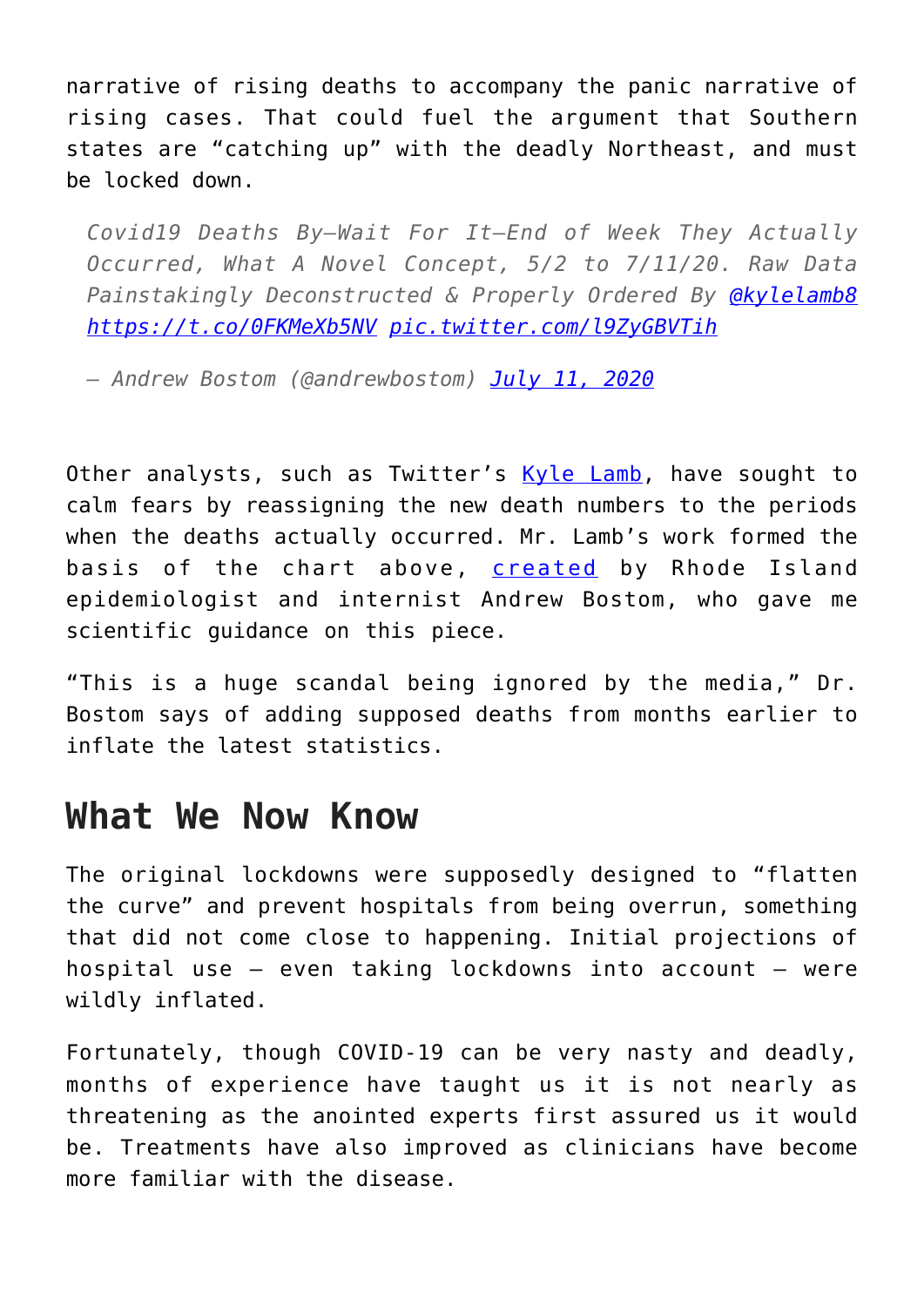Most notably, we now know, the virus does not affect the whole population equally. About 80 percent of deaths occur in 20 percent of the people. Those with challenged immunity systems, especially the old, are most at risk. It appears that over 90 percent of the populace shows minimal or no symptoms when infected. In my local state of Rhode Island, 80 percent of those who have died were nursing home residents.

It is even possible that, by shutting down schools, officials may have slowed the process of herd immunity that ultimately defeats viruses.

It is striking (and a great blessing) how little COVID-19 directly hurts children. Dr. Bostom notes that, over this year's season, [CDC data](https://twitter.com/andrewbostom/status/1281930695695163394/photo/1) reveal the flu was five times deadlier to children aged 14 years old or younger than COVID-19. Children in school, it appears, would help build up society's herd immunity to the virus in the safest manner possible.

While the media's focus has been almost entirely on COVID-19 cases, few seem to be exploring the longtime impact of the novel social experiment of shutting down our society. How many small businesses, and the lives behind them, were destroyed? How much violence and despair have been fueled by preventing human beings – who are intensely social beings – from interacting? How badly have we damaged children, who need play and socialization to be happy and to grow? How many people will die because they could not seek medical attention for ailments, or feared to do so?

Those inclined to promote the panic narrative argue that the plummeting number of deaths is misleading. They warn that the rising numbers of confirmed cases will quickly lead to rising deaths. So far, thankfully, that has not happened. That may be because many of those testing positive of late are younger people, who very rarely die from the disease. In addition, the rising numbers of cases may reflect the rising number of tests administered.